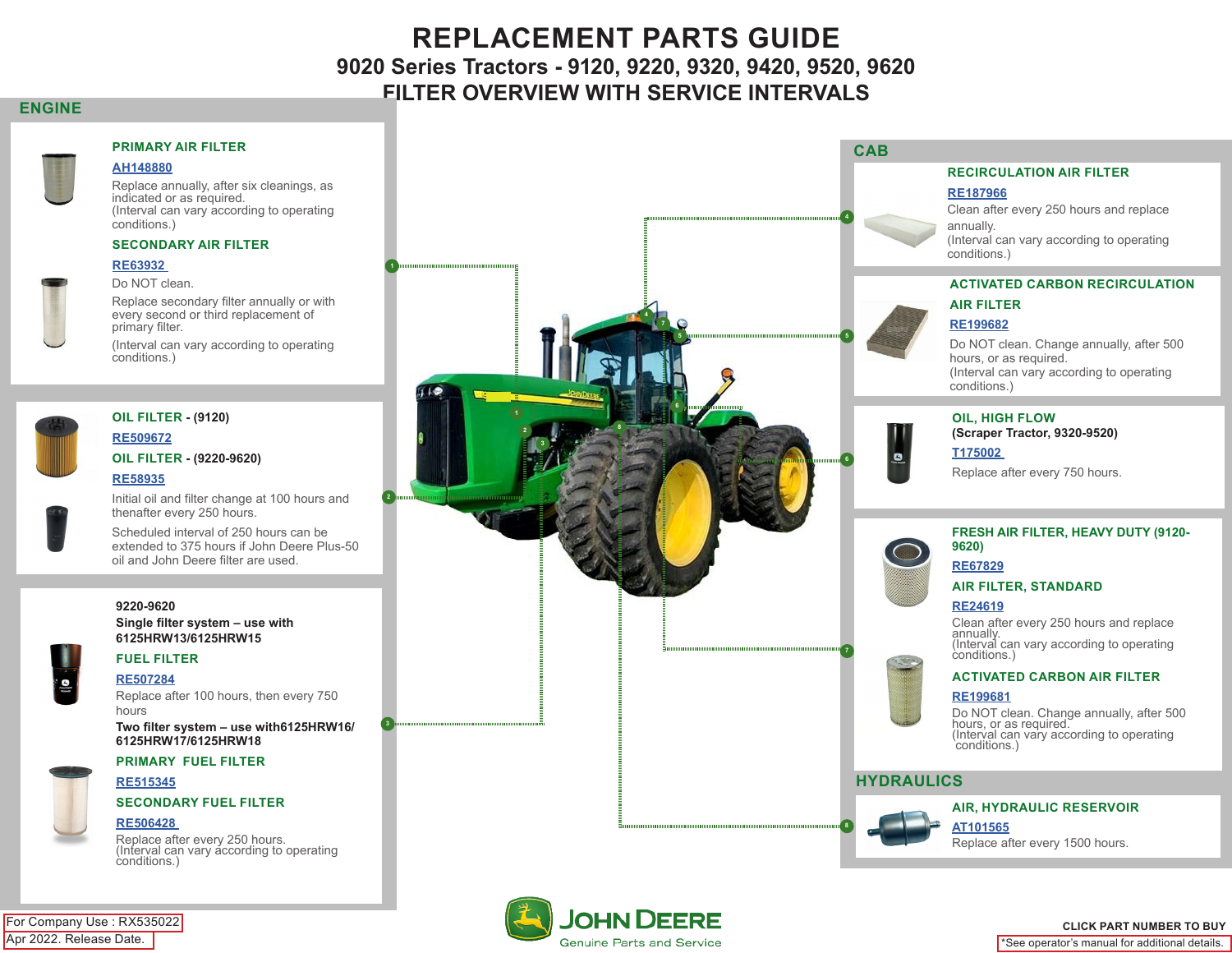# **REPLACEMENT PARTS GUIDE 9020 Series Tractors - 9120, 9220, 9320, 9420, 9520, 9620 FILTER OVERVIEW WITH SERVICE INTERVALS**

### **ENGINE**

#### **ENGINE – 9120**

**Single filter system, up to engine serial no. 232462**

**FUEL FILTER**

**RE522372**

#### **FUEL PRE FILTER**

#### **R502778**

Replace after 100 hours, then every 750 hours **Two filter system, from engine serial** 

**1**

### **PRIMARY AIR FILTER**

**RE531703**

**no. 232463**

#### **SECONDARY AIR FILTER**

#### **RE522688**

Replace after every 250 hours. (Interval can vary according to operating conditions.)

![](_page_1_Picture_14.jpeg)

### **4 HYDRAULICS**

**G** 

G

#### **HYDRAULIC OIL FILTER**

**RE174130**

Replace initially after 100 hours and then after every 750 hours. (Interval can vary according to operating conditions.)

#### **TRANSMISSION**

### **OIL FILTER**

#### **RE174130**

Replace initially after 100 hours and then after every 750 hours. (Interval can vary according to operating conditions.)

Apr2022. Release Date. For Company Use : RX535022

#### **CLICK PART NUMBER TO BUY** \*See operator's manual for additional details.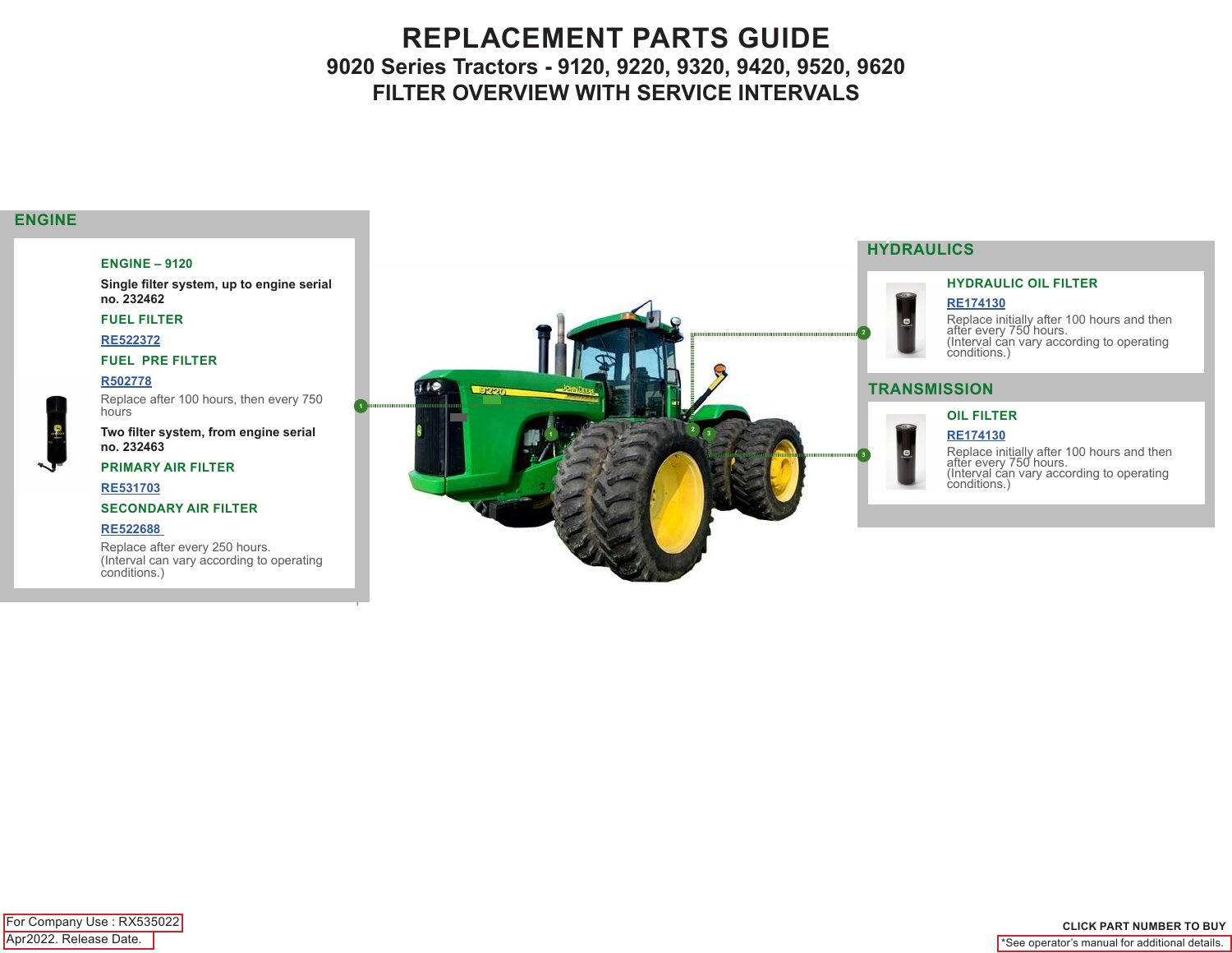# **CAPACITIES 9020 Series Tractors - 9120, 9220, 9320, 9420, 9520, 9620**

# **Fuel Tank:**

|--|--|--|

# *Cooling System:*

| Cool-Gard™ |  |
|------------|--|
|            |  |
|            |  |

# *Crankcase:*

### **Plus-50™**

# *24 Speed Transmission:*

| Hy-Gard™                                     |  |
|----------------------------------------------|--|
| <b>Without PTO (Capacity Includes Axles)</b> |  |
|                                              |  |

# **With PTO (Capacity Includes Axles)**

|--|

## *Powershift Transmission:*

## **Hy-Gard™**

| Without PTO (Capacity Includes Axles) 134 L (35.4 gal) |  |
|--------------------------------------------------------|--|
| With PTO (Capacity Includes Axles) 138 L (36.4 gal)    |  |

# *Hydraulic System:*

# **Hy-Gard™**

![](_page_2_Picture_19.jpeg)